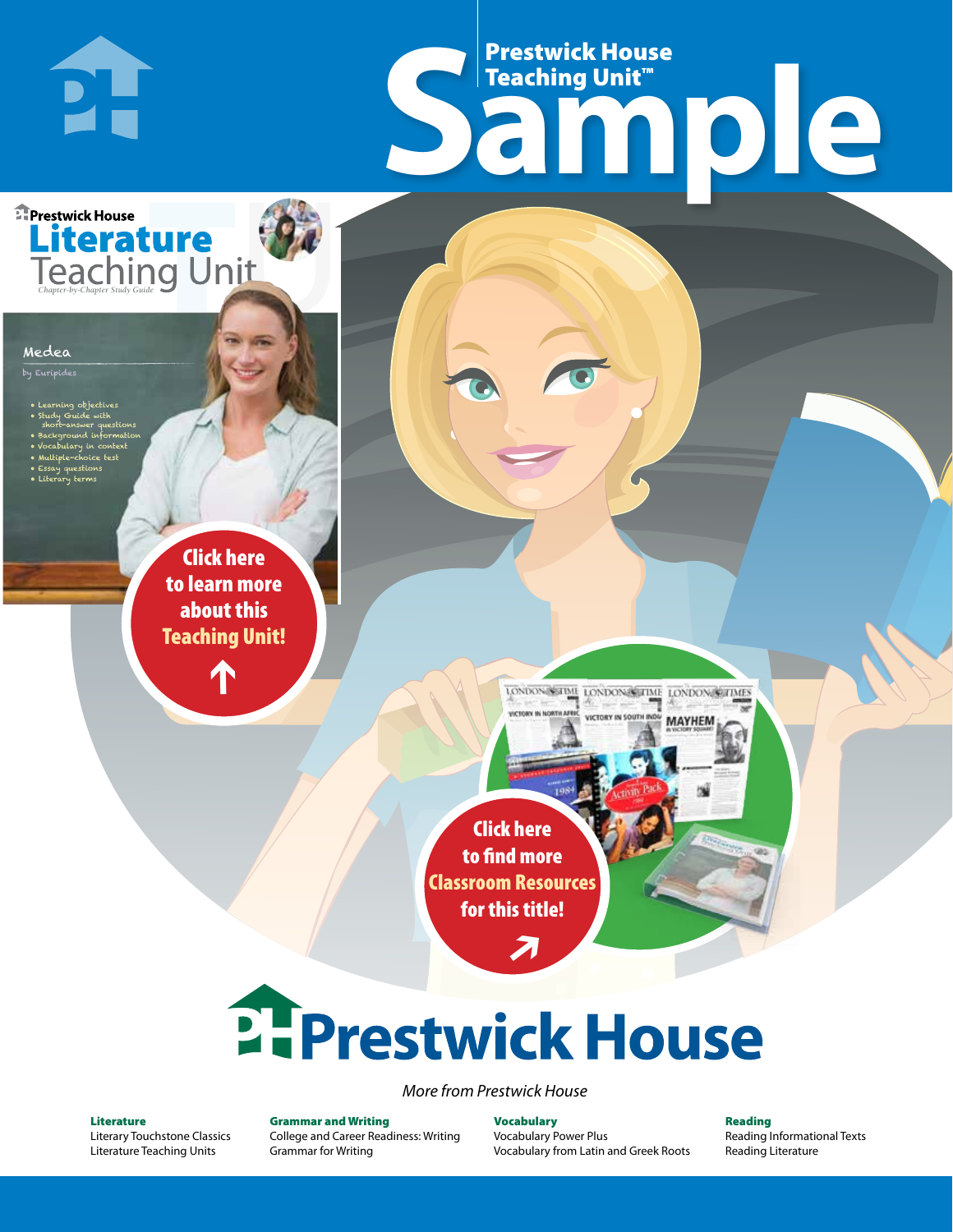



### by Euripides

- Learning objectives
	- Study Guide with short-answer questions
		- Background information
		- Vocabulary in context
			- Multiple-choice test
				- Essay questions
					- Literary terms

# **EFPrestwick House**

**P.O. Box 658, Clayton, DE 19938 www.prestwickhouse.com 800.932.4593**

**ISBN: 978-1-58049-064-1**

**Copyright ©2017 by Prestwick House Inc.**

**All rights reserved. No portion may be reproduced without permission in writing from the publisher.** 

**Item No: 300658**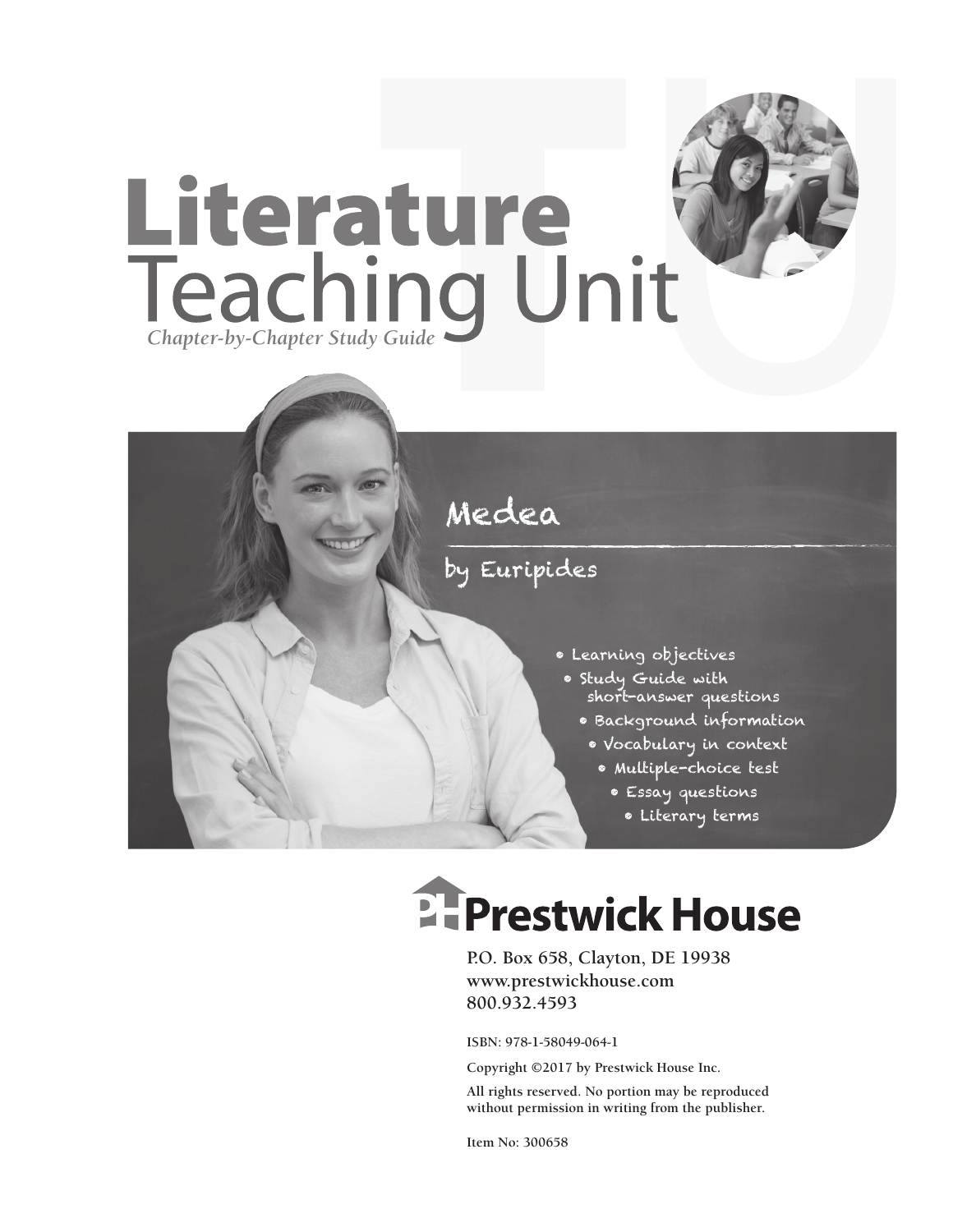### **Objectives**

*By the end of this Unit, the student will be able to:*

- 1. briefly identify the following people, stating reasons for their actions and listing at least two salient personality traits for each: Medea, Jason, and King Creon.
- 2. identify the function the Chorus serves in this play.
- 3. discuss the manner in which the Messenger is one of the conventions in Greek theater.
- 4. write a paragraph or two on each of the following sentences, using evidence from the play to support your opinion:
	- A. Medea can be said to represent all women of this time who suffer as a result of their inferior status in Greek society.
	- B. Uncontrolled emotions of hate and jealousy can overcome reason and bring destruction to all.
	- C. Fate plays a role in the lives of characters in this play.
	- D. Hubris, or excessive pride, leads to a person's downfall.
- 5. refute or support the following point, and back up your opinion by citing information from the text: Medea fulfills the definition of a tragic hero.
- 6. prove, by referring to the text, that Medea is or is not a sympathetic character.
- 7. identify the three classical unities and point out how they operate in this play.
- 8. explain the idea of deus ex machina and point out how it operates in this play.
- 9. explain some concepts and techniques involved in Greek drama, including hamartia, the Chorus, dramatic irony, and the Greek idea of tragedy.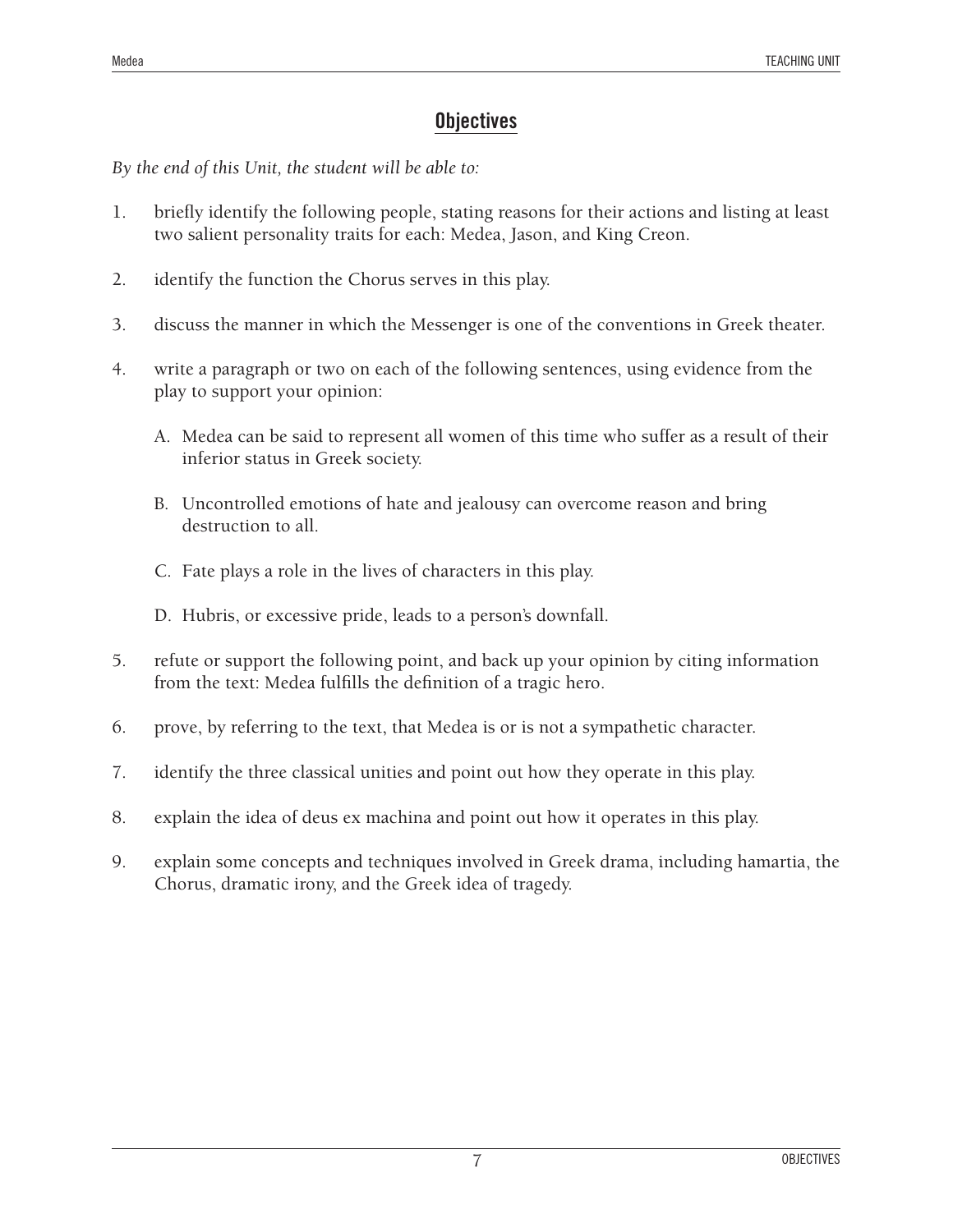## **Questions for Essay or Discussion**

- 1. Write a brief sketch of these characters, identifying and explaining their actions, motivation, and salient personality features: Medea, Jason, and Creon.
- 2. Explain the functions of the Chorus in this play, and illustrate these with specific references to the text.
- 3. What is the basic meaning and function of the three classical unities? How do they operate in *Medea*?
- 4. Explain the term deus ex machina, and how it operates in this play.
- 5. Discuss, using specific examples from the play, the following themes and show how they are universal truths:
	- A. Childless people do not suffer the same worries and cares of those who do have children.
	- B. Being an alien in a foreign country is painful.
	- C. Unrestrained love is harmful, and moderation is best in all things.
	- D. The societal status of women can be seen as changing.
- 6. Discuss how the Greeks view fate and explain its function in this play.
- 7. Does Medea fit the definition of a tragic hero?
- 8. Prove that Medea, while she is a witch, is not insane. If she were simply a person who kills her children because she hears voices, why would this not be a tragic drama?
- 9. Discuss how messengers are used in Greek plays and why they are used in this fashion.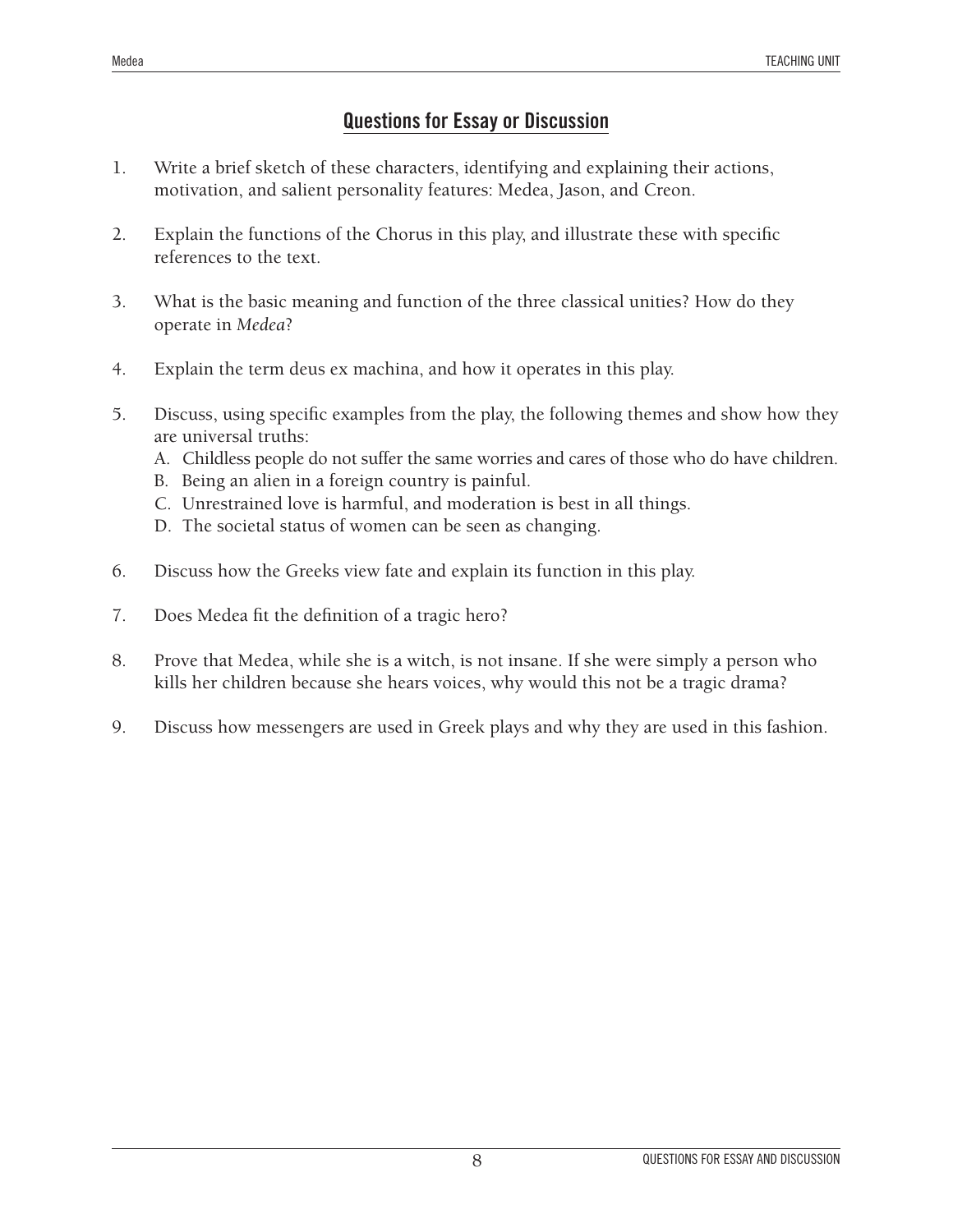## **Medea**

All page references come from the Prestwick House Literary Touchstone Press Edition of Medea, copyright 2005.

1. Who relates the background of the play to the audience? What important information is provided?

 $2.$ What has Creon, King of Corinth, done that causes Medea a great deal of pain and anguish?

3. How does the Nurse feel about what has happened?

 $4.$ Toward the end of her first speech, what does the Nurse tell us she fears? Why does she have this fear?

5. In what sense can the Nurse's comment be a foreshadowing of trouble? What in Medea's background would lead to this conclusion?

<u> 1989 - Johann Barn, mars eta bainar eta industrial eta industrial eta industrial eta industrial eta industria</u>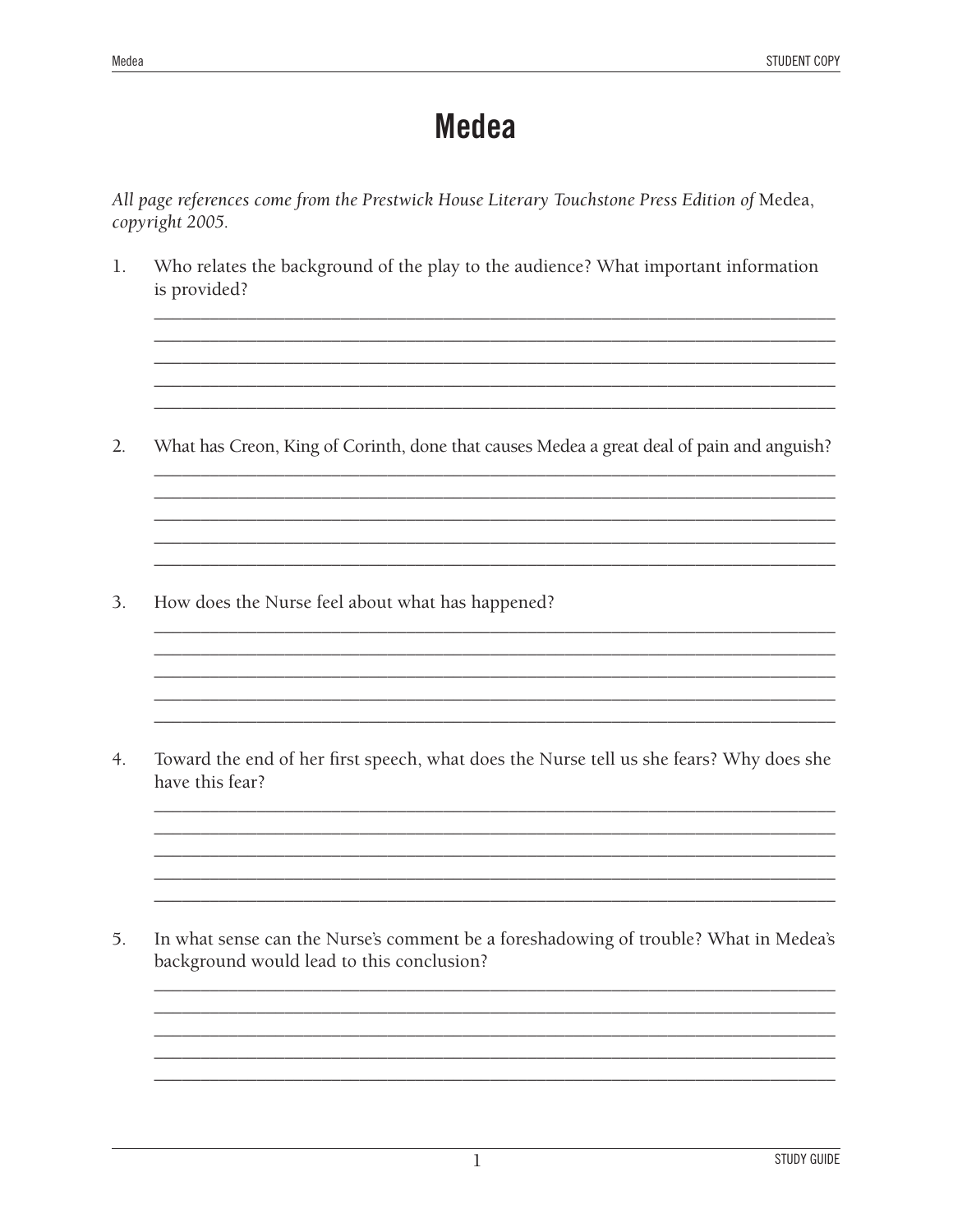| 22. | Why has Jason come to see Medea, and how does Medea react to his offer?                       |
|-----|-----------------------------------------------------------------------------------------------|
|     |                                                                                               |
|     |                                                                                               |
|     |                                                                                               |
| 23. | How does Jason respond to her accusations?                                                    |
|     |                                                                                               |
|     |                                                                                               |
|     |                                                                                               |
|     |                                                                                               |
| 24. | Does Medea accept Jason's explanation? Do you suppose most readers accept his<br>explanation? |
|     |                                                                                               |
|     |                                                                                               |
|     |                                                                                               |
|     |                                                                                               |
| 25. | What two points that we have heard before in the play does the Chorus repeat?                 |
|     |                                                                                               |
|     |                                                                                               |
|     |                                                                                               |
|     |                                                                                               |
| 26. | Who is Aegeus, and where has he been?                                                         |
|     |                                                                                               |
|     |                                                                                               |
|     |                                                                                               |
|     |                                                                                               |
| 27. | What does Medea offer Aegeus, and what does she ask of him?                                   |
|     |                                                                                               |
|     |                                                                                               |
|     |                                                                                               |
|     |                                                                                               |
|     |                                                                                               |